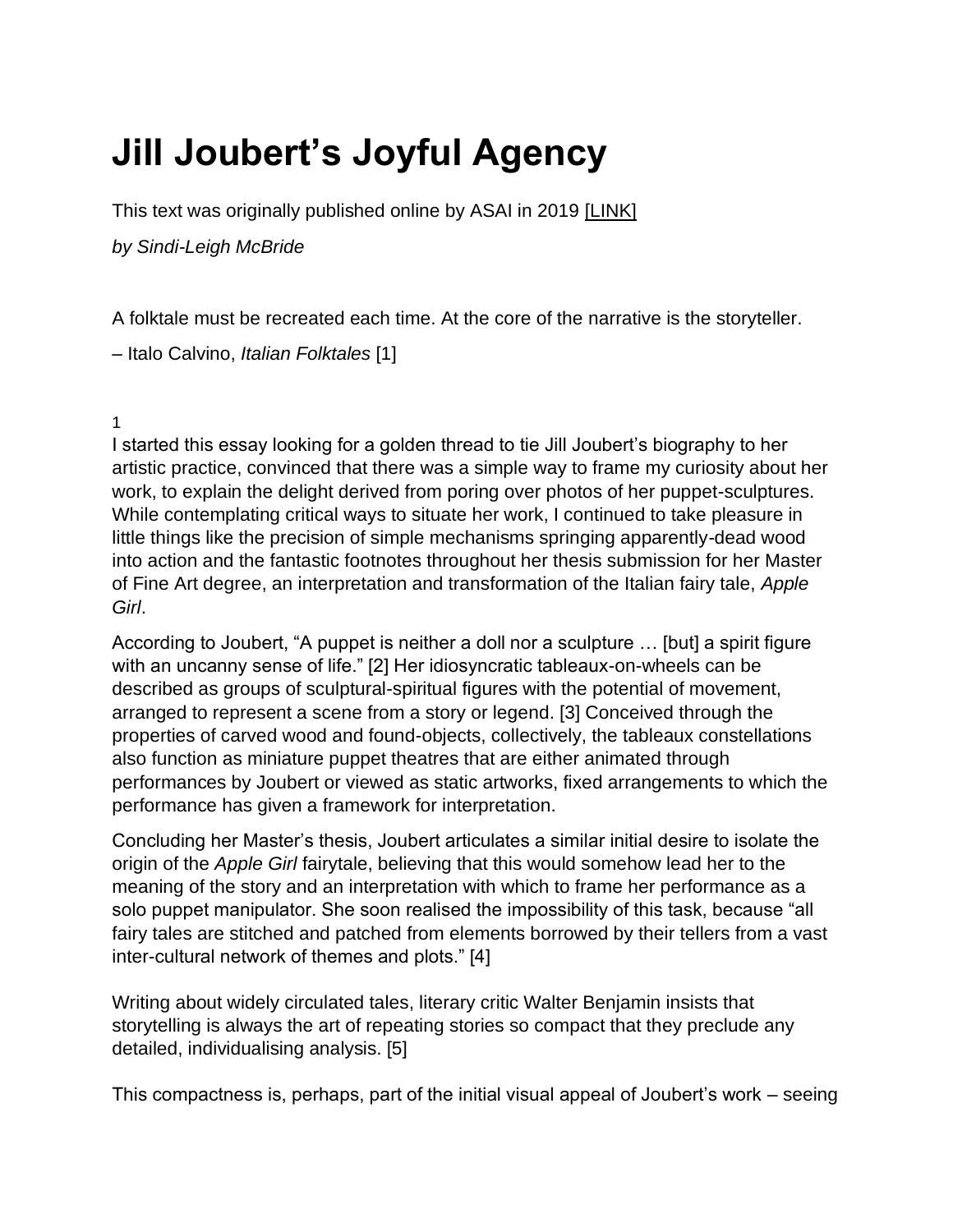

all these enchanting components neatly fitted together into a small space, on a small stage – but anthropologist Dr Patricia Henderson takes this further when describing Joubert's style of fashioning tales out of the pared down dimensions of fairy stories:

Her craft constitutes an elemental kind of storytelling, patiently worked over and given externalised form from the reworking of materials and found objects in the everyday world. Joubert's sculptures … create a reconfigured set of possible meanings. They contain the echoes of past, discrete lives of constitutive materials, but also in their juxtaposition issue into being the new, the surprising. [6]

Studying her work, I was surprised to find myself submerged in a world of fables and folk tales derived from African, Judeo-Christian and Oriental traditions, as well as contemporary practices of sculptural art as

bricolage, or "the salvaging of materials from journeying through everyday worlds." [7] The more time I spent spellbound by Joubert's enchanted universe of saints and spirits, the more unnecessary trying to tie it all together seemed. I recalled Susan Sontag's criticism of the generally well-intentioned but ultimately perilous habit of interpretation, which too often takes the physical experience of the work of art for granted, resulting in a steady loss of sharpness in our sensory experience. [8] This was enough to caution me from over-interpreting Joubert's work to the point of stripping it of its sheer physical pleasure. I was similarly stirred by Sontag's assertion that "what is important now is to recover our senses. We must learn to see more, to hear more, to feel more." [9]

Puppetry is a strange mixing of genres – defining a puppet is almost as tricky as defining the 'work' of the puppet, never mind the puppeteer – and Joubert further complicates this by oscillating between puppetry and sculpture. Introducing the essays in Handspring Puppet Company, Professor Jane Taylor tries to understand "the metaphysics of puppets, the ways in which they incite both joy and fear, and what it is that they teach us about ourselves" by simply asking, "What is a puppet?" [10] She rightly observes that the default, common sense answer – a doll, figurine or object that, through skilful performance strategies, is made to seem alive – does not entirely satisfy. [11] Elsewhere, Anton Krueger eloquently answers her:

A puppet is a moving sculpture, an embodied thing, an extension of animation, a malfunctioning object, an idea and a metaphor of the human condition. Perhaps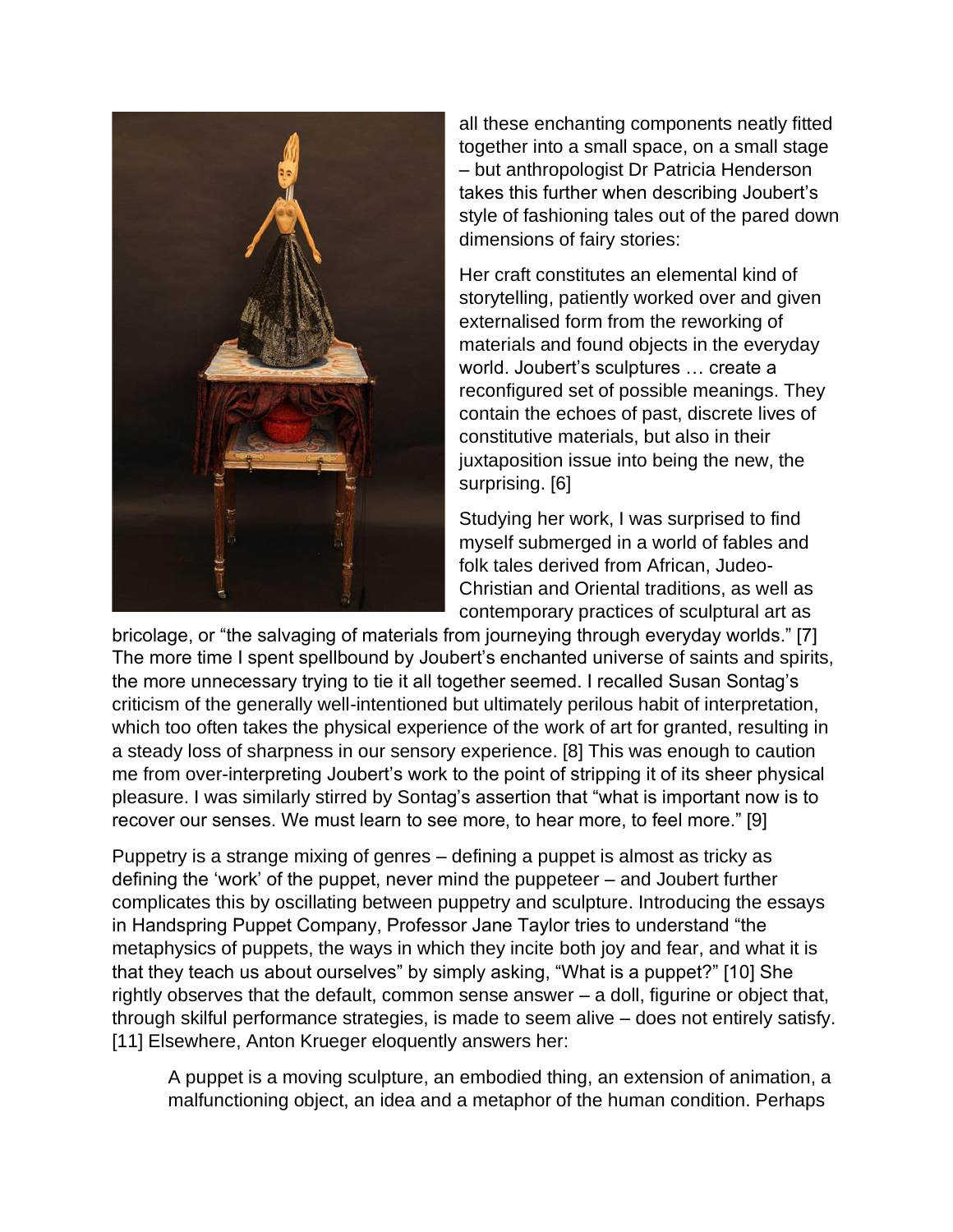definitions of art as plastic or static are outdated, as all art is about ideas. In trying to embody fitting expressions of human conditions, the "fine arts" and performance have, for a number of decades, been drawing ever closer to each other and puppetry is an example of ways in which they have completely fused into a rich new form. [12]

Except that this is anything but a new form. The first puppet theatre historian, Charles Magnin, states in *Histoire des Marionnettes* (History of Puppets, 1852) that puppets originated from ancient idols and, therefore, appeared in the context of ceremonies and in terms of religious customs. [13] Basil Jones describes this time-honoured art as a particular genre characterised by two things: the single extraordinary idea of the will-tolive; and puppet performance as an authorial process, with potentialities that can be released only in the performance itself, because it is only here that these are identified. [14] By its very nature, a puppet is an object and, by definition, lifeless; only living and breathing because the puppeteer takes great care to make the puppet appear to be alive. [15] The primary work of the puppet, more fundamental than the interpretation of written text (the script the story follows) or directorial vision (the performance of the story) is to strive towards life. [16]

Delving into the long history and philosophical theory of puppetry, I ended up not only interrogating sculpture as a study of form and performance as transformation through movement, but I was soon reflecting on puppetry as a form of authorship too. And in exploring all of this, I found myself repeatedly returning to Michel Foucault's difficult question, "What is an author?" [17]

2

Intrigued by Joubert's practice, I was pleased when she invited me for breakfast. I arrived at a secret shrine tucked into the trees, a wooded wonder not unlike Helen Martins' concrete Owl House. [18] Carved birds dangled from the ceiling, on every available surface perched a sculpture or doll, all watched over by puppets, posters, portraits and masks of loving grace. She had laid a table of fruit, nuts and yoghurt and as we sat down, lit candles housed in ornate silver candlesticks, perfect for the gloomy grey Cape Town sky.

The standard biographical details I had found online turned out to be as dry as Tzaneen, Joubert's hometown, is lush. Recounting her relationship with her lonely mother (her father had died young) and lonely childhood (both Joubert and her brother had been shipped off to boarding schools with different terms) led to detailed descriptions of the dolls she made for herself and the outfits she fashioned for them which, in turn, made way for her to recall the rich social world she later formed as a student in Cape Town. Similarly, taking me through the changes in her academic concentrations (from Fine Arts to Art Education and back again) gave our conversation the bones to flesh out her transition from art student to art teacher to artist.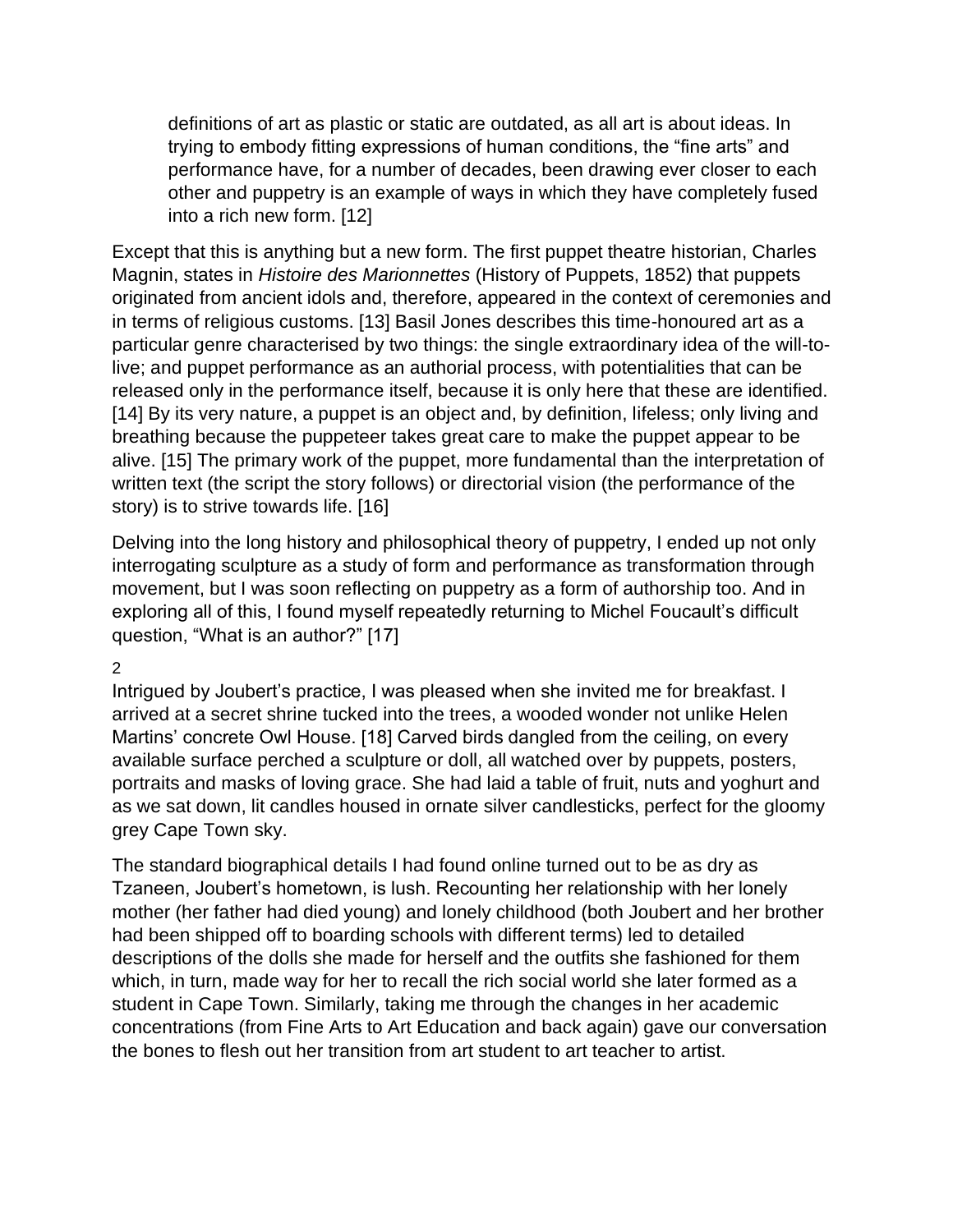

I was thrilled by her third-year project at the Touch Gallery [19] which aimed to convey art to a blind person and was comprised of circular railings to walk through (here she mimicked the sound of a child trailing its hand along a fence) and wax panels to allow unsighted people to feel inscriptions made by exhibition-goers using metal tools with varying prongs. I was amazed not only at the thoughtfulness of the installation design, but by the constancy of this tactile approach and invitation to participate, evident throughout all her exhibitions, spanning decades. Of course, I appreciated the descriptions too: the metal tools used for the wax inscriptions were captioned as "Objects for the Imagination" and laid down on a table of cement so that, when hands were to run over the tools before picking them up, the feeling would create "a vague sense of a meal," like cutlery "embedded in space."

Joubert cites that first project as formative because of the realisation that "art-making is something that can happen outside of the self," in service to or for others.

Like the constancy of inviting others to engage with her creations in a trademark tactile way, she has also been consistent in this principle of creating projects outside of herself, with the aim of inviting others into her world. Joubert has been an art educator since 1997, made puppet plays for her children's birthdays for decades and was the principal of the Peter Clarke Art Centre [20] for 13 years, where she co-founded The Ibhabhathane Project, which still does extensive work in in-service teacher training. [21] Among other social development projects, she has spent years teaching youth leaders to make simple puppets with children for the annual Net Vir Pret Puppet Parade and Performance, a landmark annual arts event in the Karoo farming village of Barrydale.

So, I was incredulous when she said, "I came to art late." From the outside looking in, she's been both teaching and creating from the womb. But listening to her expound on how she had always thought of her puppet-making as a side hobby (even though "that hobby put shoes on my children") or how she had always imagined her husband, Jonathan Berndt [22] to be the real artist, brought home the importance of how one imagines their own practice. And equally as important, not overthinking that practice and just getting on with it because despite her misgivings about whether she was an artist or not, there was no break in production.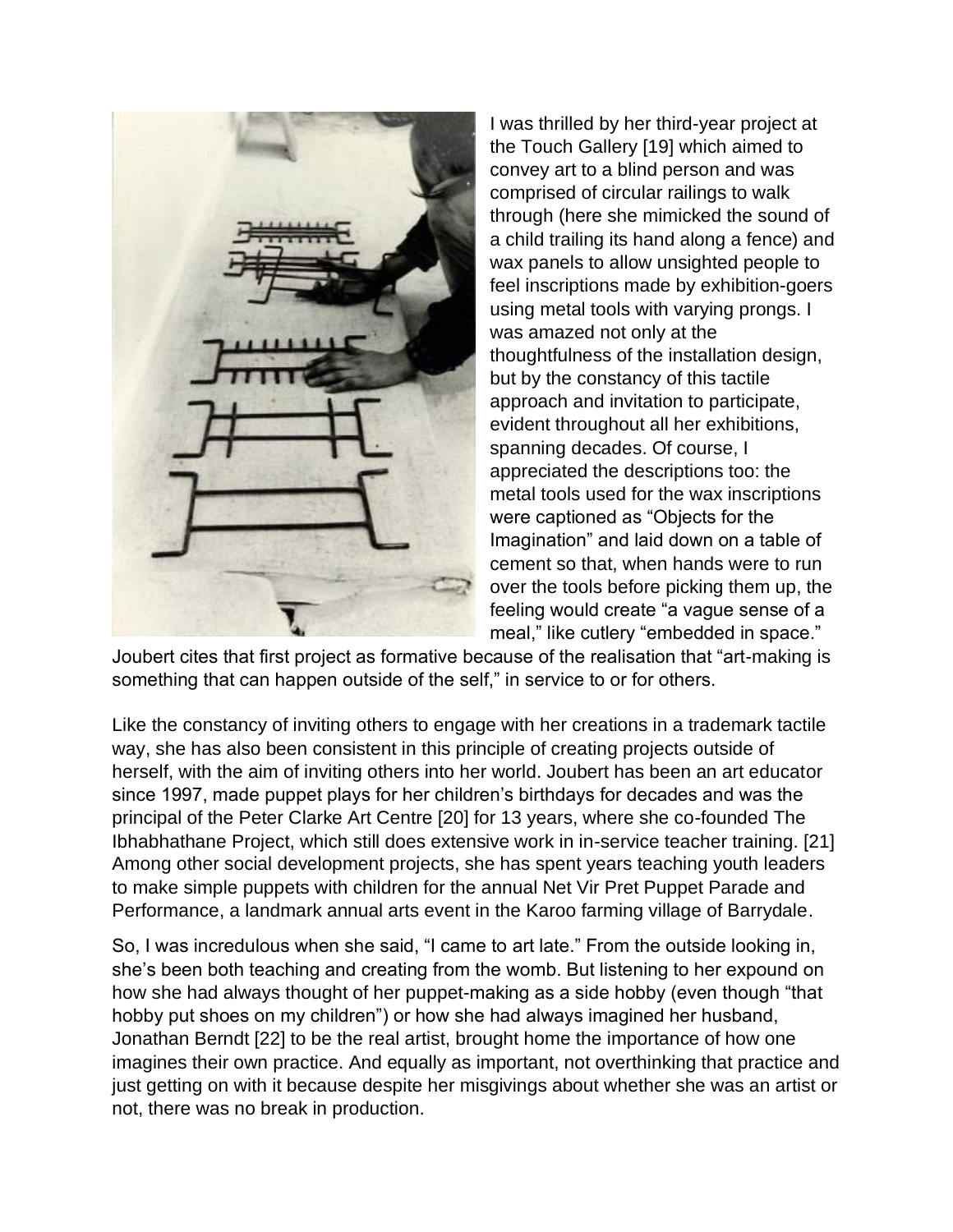As I listened to her talking through the origins of the Handspring Puppet Company, I marveled at the technique as much as I was absorbed in the story. Holding court comes naturally to Joubert. I knew that the company was formed in 1981 by Joubert, Jon Weinberg, Adrian Kohler and Basil Jones, but not that they had each saved R100 monthly to establish it in an old Cape Town Council building, a former mortuary. Or that their first production, a children's play *Gertie's Feathers* in 1976, used ostensibly playful animal puppets to stage a political satire exposing the exploitation of farm workers and the alienated conditions of production under capitalism. [23] She demonstrated to me the first puppet she had ever made for the play, a large insect that she operated above her head using long metal rods. Later, when watching a video recording of this demonstration, I was tickled to see that she had positioned the puppet's thorax in front of the light fixture on the ceiling, gently backlighting the gossamer stretched over the metal frame. The sight of it felt a lot like her storytelling style sounded: thoughtfully arranged and gracefully illuminated.

She took me through her home pointing out Indonesian shadow puppets here, jigging puppets there; a powerful doll made from wasp wax propped against the prongs from her student projects; a room full of puppets and everywhere, her husband's linocut posters and photographs. It was a rich tour of a lifetime of influences, and her inspiration demonstration was at once a masterclass in Limpopo's finest artists working in the sculptural idiom – from Philip Rikhotso's trademark buckteeth [24] to Jackson Hlungwani's famous fish. [25] Like Hlungwani, Joubert was well into her 60s before she held her first solo exhibition, and it was reassuring to listen to her talking about easing into her practice, guided by both ancestral influences and a studied approach to improving her technical carving skills. As far as creative drivers go, these are earned and learned impulses.

Around midday, she set me up in front of a screen to watch a recording of the master's final project performance and even before it started, I knew why she had gotten a distinction for it – before pressing play, she calmly said, "I am so proud of this, it made me really happy to do my thing academically." Quiet pride is a rare bird.

According to art journalist Lucinda Jolly, "Joubert would like her work to serve as carriers of joy" and with this in mind, I understood why Joubert talks about her sculptures as "coming through her," going to exhibitions and looking at the work and wondering where it all came from. [26] Materially, her work comes from outside: assembled from pared wood, bones, feathers, cast off fragments; found things that combine and recombine to form the bodies of the living sculpture and express for Joubert the nomadic trajectories of time, place and memory in the historical residue of the things themselves. [27] Her material is often already culturally loaded, even before the storytelling begins, for example, the wood used in her most recent exhibition *An Invasion by Stately Queens Come to Rescue Princesses Trapped in Four Impenetrable Towers* (2016) was reclaimed from a balcony of an Edwardian building in Newlands.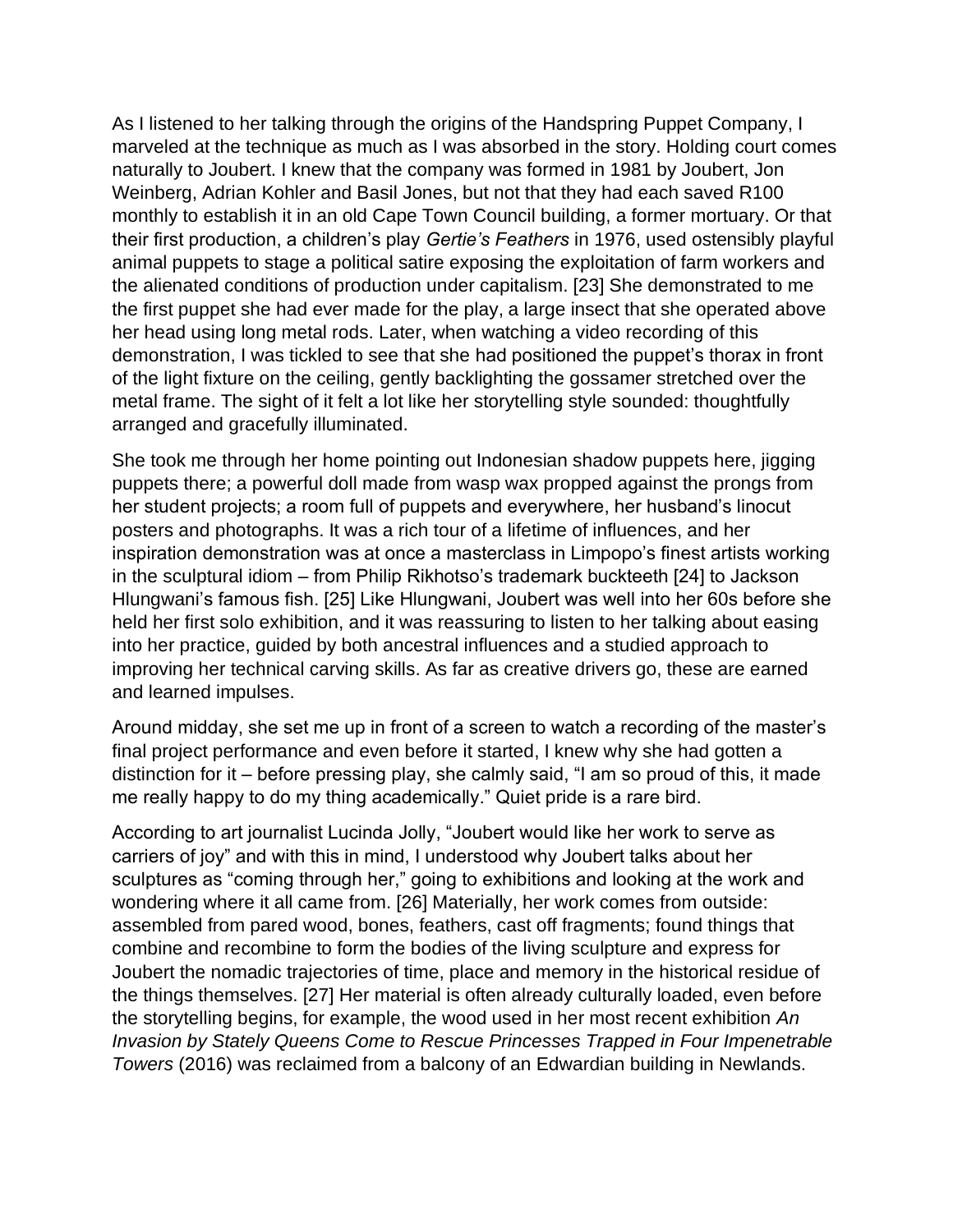

*Queen X*, 2016. Wood with beads, wire, metal, cowrie shells and other found objects. Courtesy: Jill Joubert

Spiritually, her work starts inside: Joubert describes the fairy tale world of the stories that she re-interprets as making it both "permissible and plausible to establish an imaginary realm in which the visible, material world co-exists with an invisible spirit world made manifest in the iconography of the tableaux and puppets, many of which evoke cross-cultural creation deities." [28] Her figures are often gender ambiguous, like the therianthrope, a figure derived from San rock paintings suggesting an ancestral inter-connectedness between humans and animals and "representing the enviable state of balance in which gender is no longer relevant: the breasts and horns could be either male or female and the cowrie shell suggests a navel or a vagina." [29]

This liberation from set identity is another constant in Joubert's work. For example, her series titled *Liberated Spirits Riding the Lethe* Joubert casts the figures as dancers adorned with isidanga (long turquoise beads representing wisdom in Xhosa culture), while the Lethe is the 'river of forgetfulness' in the Ancient Greek underworld, from which souls drink to wash away all memory of their previous life before taking new embodiment. Seemingly whimsical, her resuscitated yellowwood, jacaranda, rosewood and beech bits and pieces of mixed gender, animal-human hybrids are free of any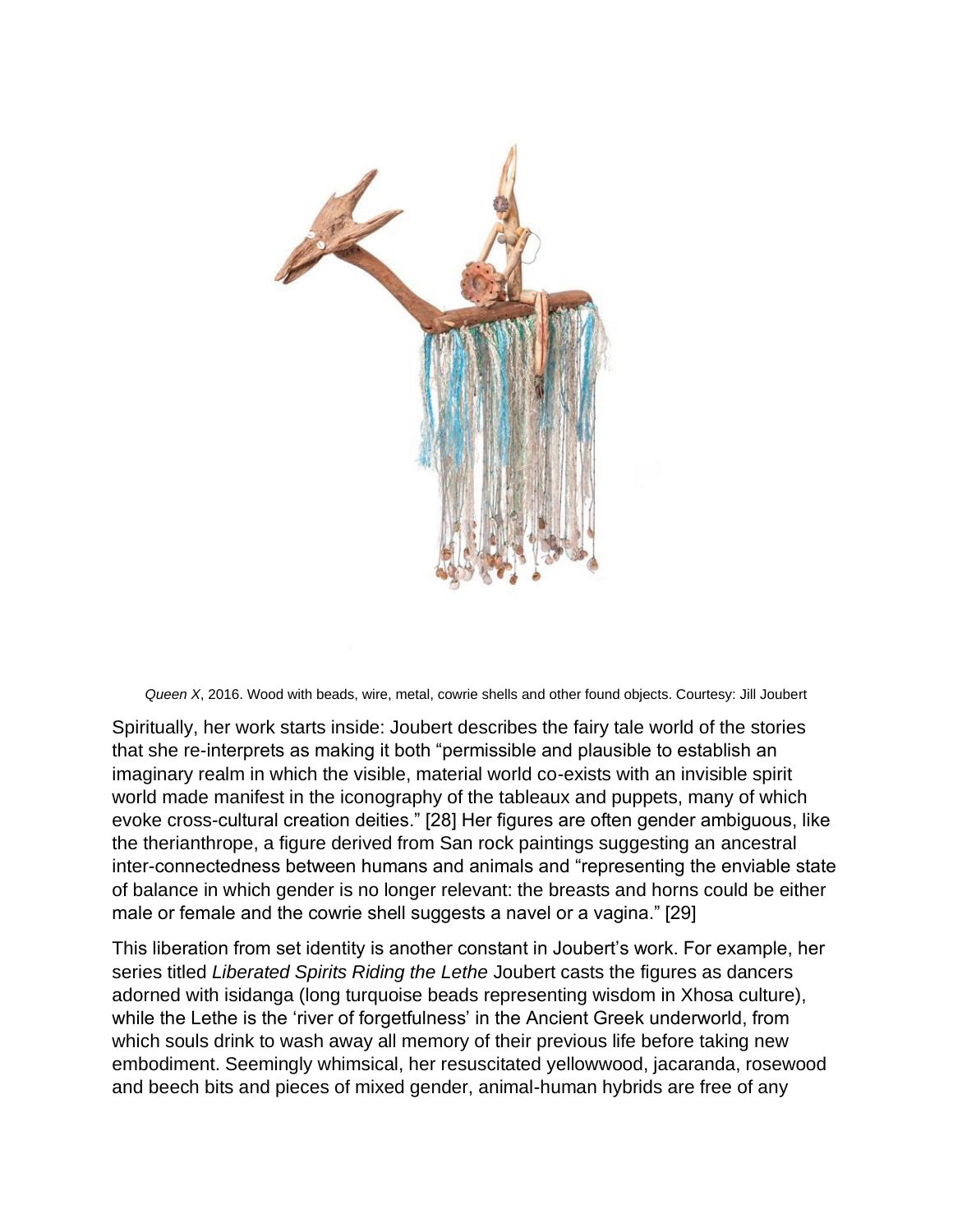categorical associations, allowing Joubert to give new life and meaning to her material by asking: when is something dead? [30]



*Liberated Spirits Riding the Lethe: Liberated Spirit 1*, 2017-18. Wild wood, rose wood/root, leek roots and beads. Courtesy: Jill Joubert

## 3

In a 2008 interview about his collaborations with Handspring Puppet Company, William Kentridge explains his interest in puppets in relation to the phenomenon of perception: what it is that we do when we recognise something, how we construct the world from fragments, the way in which we take pleasure being fooled by ourselves when we see an object that we know is an inanimate object being manipulated in a particular way and how we give it a sense of agency. We will it to have agency, we are convinced, even as we know it does not have any agency. [31] Neatly, he sidesteps intellectual or aesthetic enquiry to get to the heart of what makes puppetry so intriguing: the astonishment of how we make sense of things in the world, what clues we are given and how we put them together to sustain the belief in agency. [32]

When Joubert turned 55, she knew that she should either stop working and pursue her Master's degree or "simply go chugging along until I reached 65, retire and never know" whether she could make a career as an artist. This coincided with the sudden, tragic death of her husband. Exercising agency to study and work from a place of deep mourning brought both grief and relief. Narrating her pain during this time, while simultaneously expressing her joy to have a day to herself, carving at her outside worktable surrounded by birdsong, I was again struck by the synergy between her storytelling and art production. Both in person and in sculpture, she was embodying the idea that "traces of the storyteller cling to the story in the way that handprints of the potter cling to the clay vessel." [33] Spending time with Joubert reminded me of Bill Brown's excellent essay, "Thing Theory," which begins with a Michel Serres quote: "Le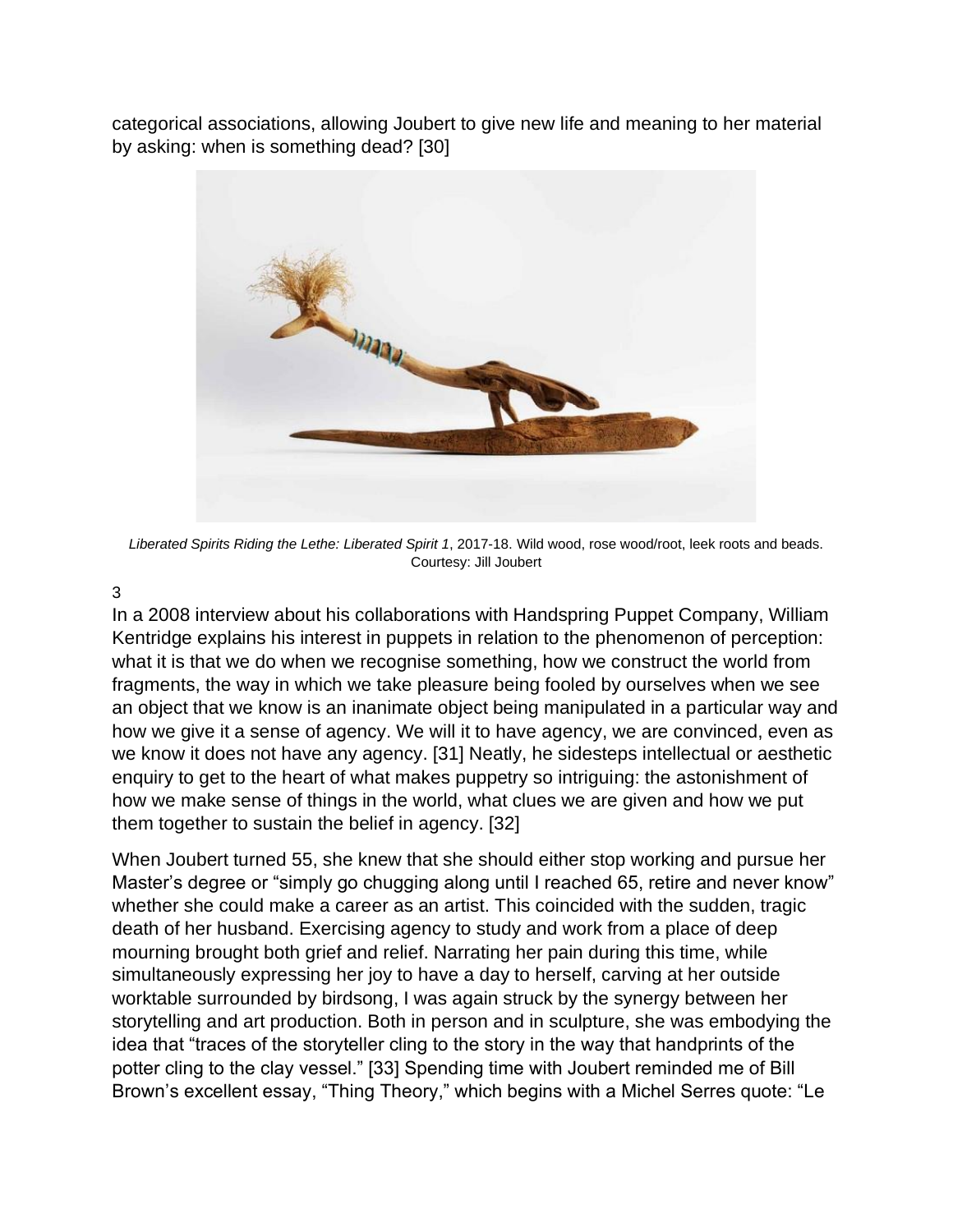sujet nait de l'objet" or, "The subject arises from the object." Brown explains how differentiation between objects and things relies on human interaction with the object, now thing, made real by our own agency. Watching her nimble hands work sculptures made mobile through suspension or wheels, her universe of androgynous, anthropomorphic subjects was abuzz with agency.

I remembered reading Foucault just before meeting with Joubert. I'm no closer to knowing what an author is exactly, but I share his interest in how the "author" is a specific kind of a subject and the conditions that allow this subject to rise. [34] The conditions from which Joubert's work arise – deep gratitude for the spiritual world and a "numinous appreciation of the material world, the objects of which resonate with their many lives once lived" [35] – now seem ideal for storytelling. Using beautifully crafted puppets to tell the tale of her life, her family, the artists that inspire her and the spirits that move her, Joubert animates her stories and sculptures with agency as an act of sensory joy and spiritual commune. As I left, I ducked under a bird hanging above the dining table and remembered Margaret Atwood's *Time capsule found on the dead planet*: "In the first age, we created Gods. We carved them out of wood." [36]

*Sindi-Leigh McBride is a researcher and writer from Johannesburg.*

## **Notes**

[1] Italo Calvino, *Italian Folktales*, 2nd Edition (London: Penguin, 2000), xxii. [2] "Puppets," *Dox Rock.* Last modified March 10, 2010. Accessed July 31, 2019.

<https://fivestarfilmsinc.wordpress.com/>

[3] Jill Joubert, "Apple Girl: Ingesting and Transforming APPLE GIRL from Fairy Tale into Sculpture," (Masters diss., University of Cape Town, 2013).

[4] Joubert, "Apple Girl," 98.

[5] Walter Benjamin, "The Storyteller: Reflections of the work of Nicolai Leskov.*"* In *Illuminations,* ed. Hannah Arendt, trans. Harry Zohn (London, Glasgow: Fontana, 1973), 91.

[6] Patricia Henderson, "Foreword." In *The Invasion by Stately Queens Come to Rescue Princesses Trapped in Four Impenetrable Towers,* SMITH (Cape Town: SMITH, 2012). [7] Henderson, "Foreword."

[8] Susan Sontag, *Against interpretation, and other essays* (New York: Farrar, Straus & Giroux, 1966).

[9] Sontag, *Against interpretation, and other essays.*

[10] Published in 2009 by David Krut Publishing and Handspring Puppet Company, this is the first book on Handspring Puppet Company to be published in South Africa. It explores their work in puppet theatre, from Episodes of an Easter Rising to War Horse, providing insights into their philosophy of puppetry and their technical innovations. It is richly illustrated with images from the Handspring archive and includes essays by theatre practitioners and writers who have collaborated with the company over the years.

[11] Jane Taylor, "Preface to Handspring Puppet Company." In *Handspring Puppet*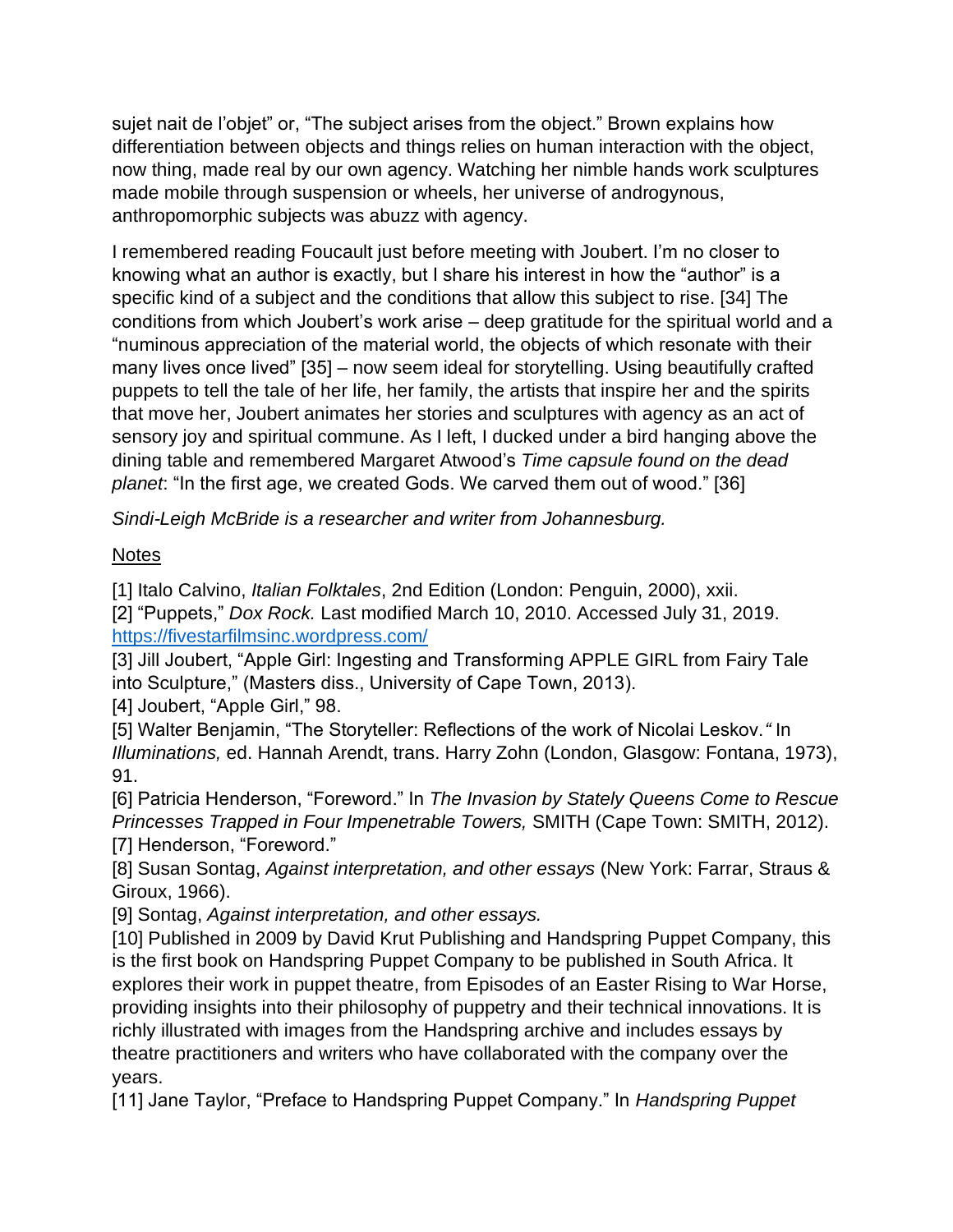*Company* (Johannesburg: David Krut Publishing, 2009), 12.

[12] Anton Krueger, *Mail & Guardian*, March 26, 2010. Accessed July 31, 2019. <https://mg.co.za/article/2010-03-26-like-a-puppet-on-string>

[13] Charles Magnin, *Histoire des marionnettes en Europe, depuis l'Antiquité jusqu'à nos jours* [History of Puppets in Europe, from Antiquity to the Present Day] (Paris: Michel Lévy Frères, 1852). The fact of puppet historians is surely proof that this is an ancient art, but if you need more, visit the World Encyclopedia of Puppetry Arts, available here:<https://wepa.unima.org/en/origins-of-the-puppet/>

[14] Taylor, *Preface to Handspring Puppet Company*, 11.

[15] Basil Jones, "Puppetry and Authorship." In *Handspring Puppet Company* (Johannesburg: David Krut Publishing, 2009), 254.

[16] Jones, "Puppetry and Authorship," 254.

[17] Michel Foucault, *Language, Counter-Memory, Practice: Selected Essays and Interviews*, ed. Donald F. Bouchard (New York: Cornell University Press, 1977), 113– 138.

[18] Created by reclusive Helen Martins and her labourer Koos Malgas in the 1940s, the Owl House in the remote Karoo village of Nieu Bethesda is a fascinating world of concrete sculpture, fantastic figures and mythical beasts set around a house decorated with luminous paint and multicoloured panes of glass.

[19] An annex of the Iziko South African National Gallery National Gallery, since closed. [20] Formerly known as the Frank Joubert Art Centre.

[21] Since the establishment of Arts and Culture as one of the eight compulsory Learning Areas within the new national OBE Curriculum, the PCAC discovered that few teachers in disadvantaged schools were equipped to teach Visual Arts effectively as they had had little or no experience of art in their own education and training. The Ibhabhathane (which means Butterfly) Project was established as a pilot project of the PCAC in two disadvantaged primary schools in 1998 in an attempt to address this problem. Financially independent of the Western Cape Education Department (WCED), The Ibhabhathane Project has grown so successfully that in 17 years of its existence it has worked closely with learners and educators from many primary and high schools, in addition to training teachers from over 100 schools across the Western Cape. [22] For more on Jonathan Berndt (1950–2010), one of the founders of the Poster Workshop at the Community Arts Project (later the CAP Media Project) and best known for his political and educational graphics, see:<https://asai.co.za/artist/jon-berndt/> [23] Jane Taylor, "The Relationship Between Things," *Art Africa*, November 30, 2007. Accessed July 31, 2019.<https://artafricamagazine.org/the-relationship-between-things/> [24] Philip Rikhotso (1945–2015) was a self-taught artist and prolific carver from Giyani in Limpopo. His imagery was often drawn from two points of reference: the physical world and his personal interpretations of Tsonga legends and folklore, often combining the two arbitrarily into a mythical and imaginative image combining an animal and a human form, or combined features of many different animals, creating a totem-like representation. Rikhotso won the Brett Kebble Art Award in 2004, a joint win with Tanya Poole.